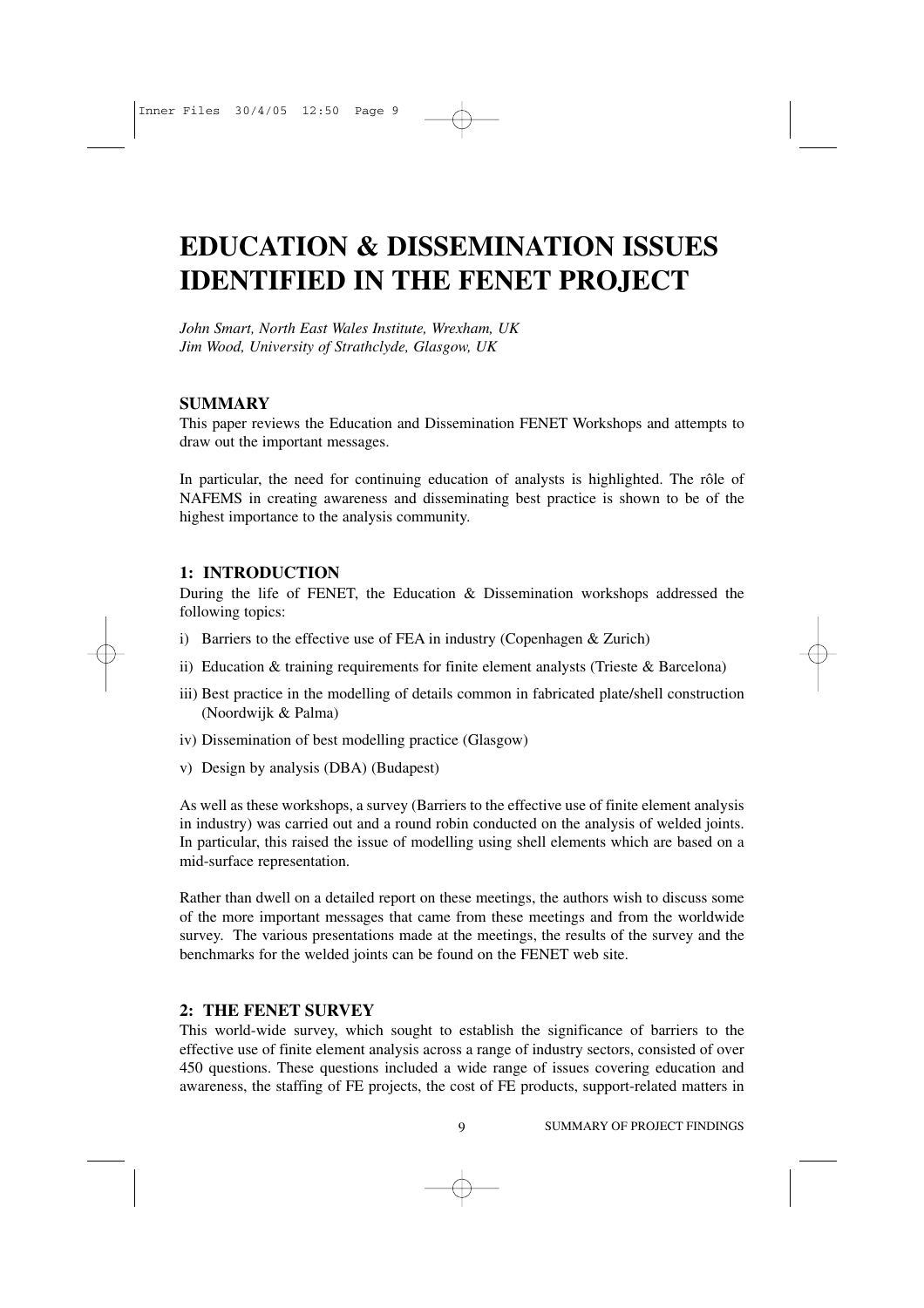the widest sense, and an extensive list of functionality-related matters, including integration of the analysis function. Particular emphasis was placed on the Research and Development Topics (RTD) of multi-physics & analysis technology (MPA), durability & life extension (DLE) and product & system optimization (PSO), as these were identified themes within the FENET project.

In the questionnaire, there were sections specific to the three RTD areas as well as questions specific to the eight industry sectors identified in FENET.

#### **2.1 General Information**

From the 1300 replies, it was clear that the survey had mainly reached experienced users. Interestingly, 40-50% of respondents (range indicates difference between EU and North American responses) worked in "business units" with less than 5 users and over 50% of respondents had Unix platforms. Over 60% reported that their use of FEA is growing and 75-80% did not see an end to the ever increasing level of detail and complexity in models.

#### **2.2 User Environment**

Around 95% of respondents made use of personal contacts, thus emphasizing the importance of networking. Quite surprisingly perhaps, 70-80% of respondents indicated that they use newsgroups and discussions forums and over 80% felt that some way of capturing and re-using experience would be useful.

#### **2.3 Systems and Supply**

Positively, almost 90% of respondents felt that their FE investment had been effective but it should be remembered that the survey didn't reach the non-users of the technology (and possibly former users). Vendors received a pat on the back, with almost 90% of responses for vendor support ranging from important to vital. Consultants did not fare as well and while around 50% put some degree of importance on support from consultants, only 10% rated the support as excellent with 20% rating it as inadequate.

In terms of non-purchase of an FE system (again, it should be noted that only users of the technology were surveyed), 75% of respondents indicated that cost was a common or major issue. There is also a demand for easier to use software. New functionalities in finite element systems result in little benefit if they are difficult to use and/or staff do not have the time to explore the functionality and around 65% of respondents reported that time pressure was a common or major issue for not getting the most out of the technology. Over 70% of respondents felt that the lack of understanding of the business benefits of FEA by management, resulted in some form of barrier.

#### **2.4 Staffing and Development**

In terms of staffing, 45-40% felt that the recruitment of suitably qualified staff was a significant or very significant barrier to their use of the technology and around 45% reported that staff turnover was a common or major issue.

The responses to staff development questions would seem to indicate that there is a market for education and training resources aimed at self-learning, as 80% of respondents felt that time off the job while training was some form of barrier. This point was reinforced by the fact that a similar percentage saw the lack of adequate and convenient training as some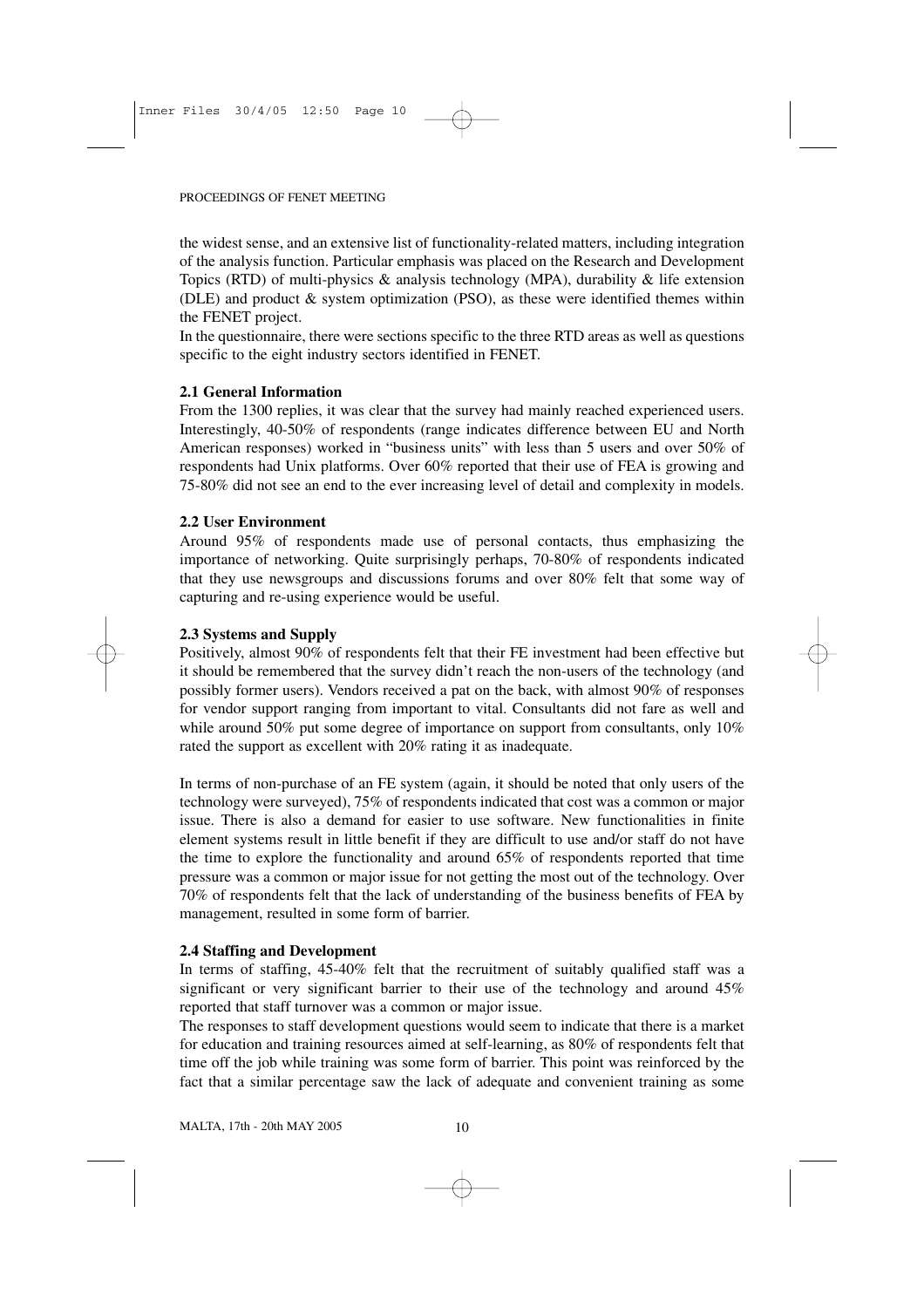form of barrier. Similarly, around 65% reported that a lack of investment in training was a common or major issue in not using their system effectively.

#### **2.5 Integration**

The number of detailed questions relating to the general topic of integration of the analysis and simulation function into the wider business enterprise is testimony enough to the importance placed on this area by the various industry coordinators involved in the development of the survey. The various replies confirmed the importance.

#### **2.6 Technology and Industry**

The technology specific questions in the survey were structured around the notion of a Technology Readiness Level (TRL) and Priority Level (PL), which used ratings from 0(low) to 9(high) to indicate the maturity and the priority of the particular technology in the respondent's business sector.

The highest priority for DLE at 6.2 was fatigue life prediction and assessment, whilst the lowest maturity at 3.3 was damage/deterioration modelling and assessment. The highest priority for PSO at 5.5 was application of structural and system optimisation tools, whilst the lowest maturity at 2.9 was for the use of decision support tools for management issues. In addition, 65% of PSO respondents felt that user education and training was a barrier to the effective use of the technology and 55% of PSO respondents also felt that management education and awareness was lacking. The highest priority for MPA at 7.1 was automatic meshing, whilst the lowest maturity at 1.74 was magnetic hydrodynamics.

Reports based on responses from specific industry sectors were supplied to the various FENET Industry Coordinators and these reports in turn are reflected in the FENET Industry Requirement Reports.

In the Aero Sector report, Failure Criteria for Advanced Materials had a priority of 7 and a maturity of 4. Probabilistic Methods was also highlighted as being important. In the Land Transport Sector, Modelling of Connections also had a priority of 7 and a maturity of 4. In the Civil & Construction Sector, Material Models for Buildings had a priority of 7 and a maturity of 4.5. In the Power & Pressure Systems Sector, Design by Analysis appeared as a significant issue and in the Process & Manufacturing Sector, Material Data figured prominently.

#### **2.7 Survey of perceived differences in "old-eastern bloc" countries**

A survey was also conducted to highlight the perceived differences for "old eastern-bloc" countries. This survey, which was based on the Balkan countries, showed that there is a need for investment in simulation. The usage of finite element software is low and there is a need for training analysts. However, there are centres of excellence, particularly in the Universities. As mentioned above in section 2.3, the cost of FE software was seen as a major obstacle.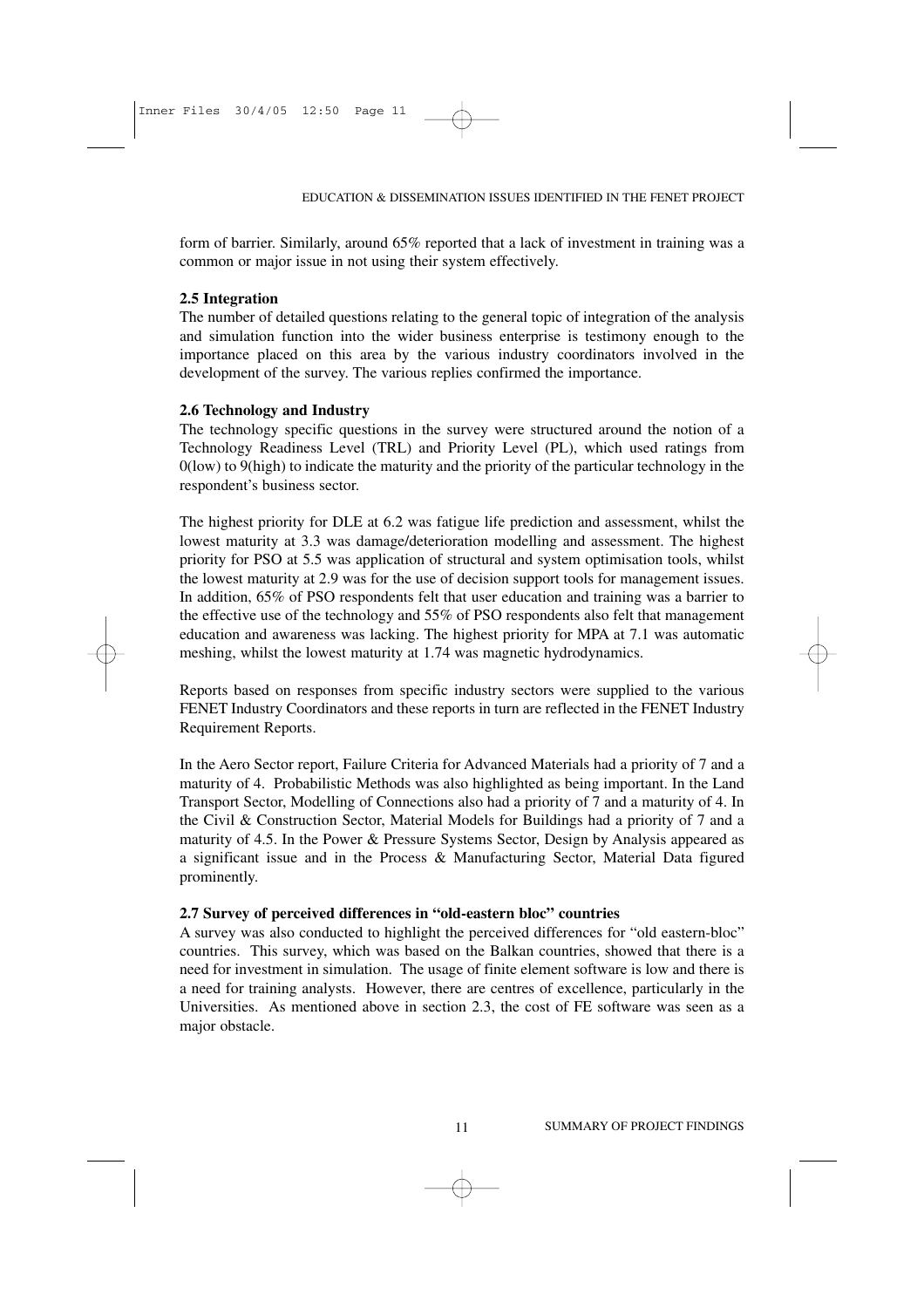# **3: THE NEED FOR EDUCATION**

Time and time again, the need for education was highlighted both in the E&D sessions and elsewhere during the FENET meetings. Some examples are detailed below.

# **3.1 DBA Workshop, Budapest**

At the end of the DBA sessions at Budapest, the summary stated:

A recurring message from several contributions and the discussion was the educational need for successful Design by Analysis. It is necessary to have a:

- i) Knowledge of the relevant PRODUCTS
- ii) Knowledge of the PHYSICAL PHENOMENA and PROCESSES involved in the application or production of the products
- iii) Knowledge of the theoretical and engineering basis behind the formulae in the CODES of PRACTICE
- iv) Knowledge of software TOOLS performance, possibilities, limitations and proper use
- v) Knowledge of correct FE analysis results handling and processing.

# **3.2 Joint Benchmarks**

The results for the welded joints benchmark showed that many of the solutions were incorrect. In the first example, Figure 1, the target solution for the deflection at the centre (point 1) was 4.9 mm. This was the result given by those who analysed the problem using many axisymmetric elements. One respondent used 3D solid elements and obtained a deflection of 4.4 mm whilst those who used shell elements gave results which varied from 4.8 to 5.5 mm. Considering that it is generally stated that finite elements can predict deflections accurately, this is surprising. It is thought that in some of the analyses this was because the edge, which was restrained to move vertically, was not rotationally restrained when shell elements were used. There was also a wide variation in the stresses reported.



*Figure 1 Shell Intersection Benchmark*

For the second benchmark, Figure 2, the central deflection reported by the various respondents using axisymmetric elements varied from 1.4 to 4.2 mm, a single result using axisymmetric shell elements was 4.7 mm and results using shell elements varied from 3.9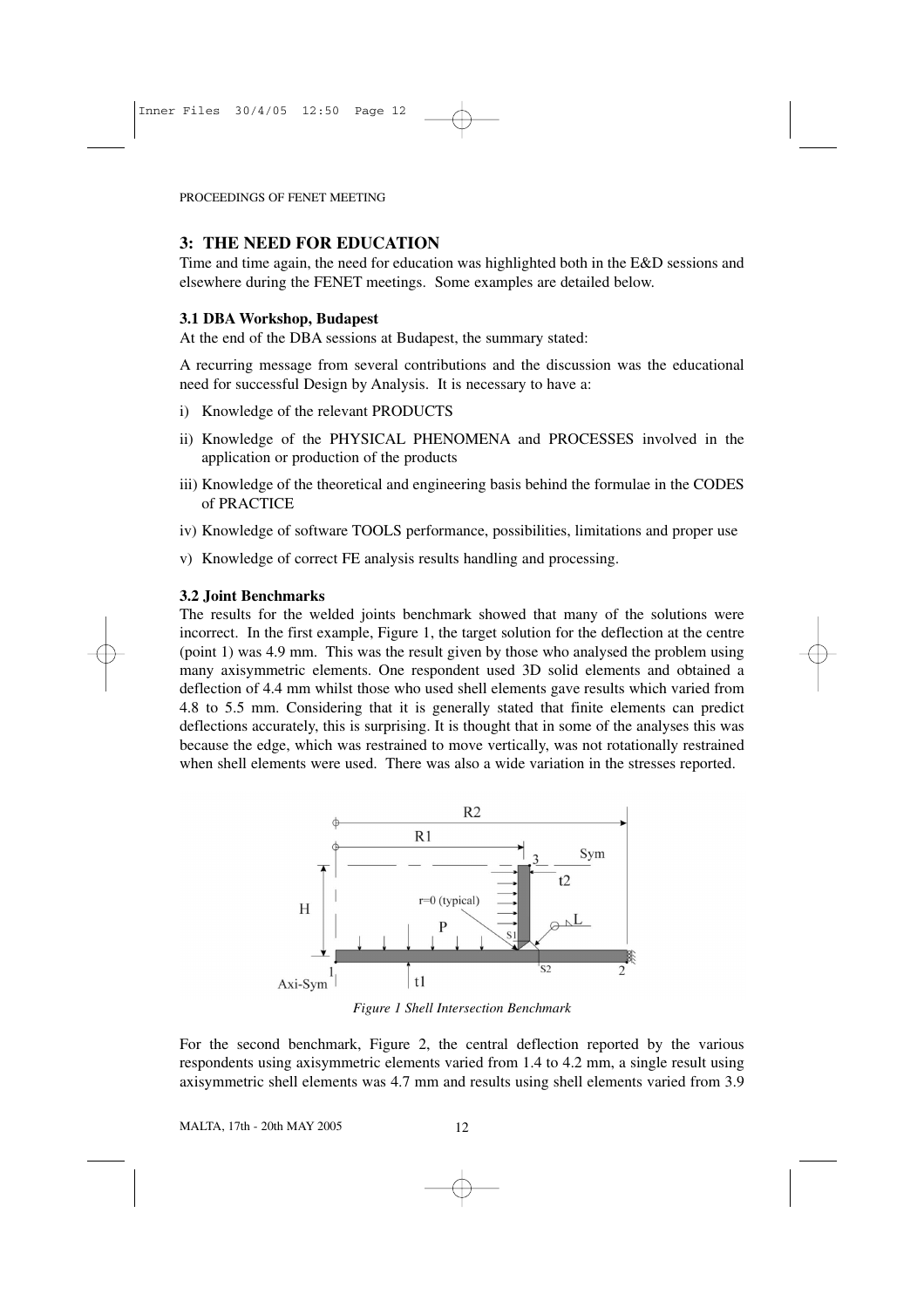to 10.3 mm although only two respondents gave results greater than 4.9 mm. It is thought that the wide spread in the results is because of how the two plates were joined. Were multipoint constraints correctly used?



*Figure 2 Reinforcing Plate Benchmark*

For the third benchmark, Figure 3, only 2 out of 11 respondents realised that this is geometrically non-linear and so reported deflections at the loading point approximately twice that obtained using non-linear geometry.



*Figure 3 Single Lap Joint Benchmark*

A fuller discussion of these benchmarks is being presented at this conference [1].

#### **4: THE NEED FOR QUALITY ASSURANCE**

At the Trieste workshop, the question "What is important in a company critical analysis?" was asked and it was agreed that a suitable QA procedure was important. As a consequence, NAFEMS has now re-formed the old QA Working Group, although it is now called the Analysis Management WG, and it is hoped that this will raise the awareness of the necessity of QA.

It should be noted that the respondents to the welded joint benchmarks discussed above, were probably experienced finite element analysts and not beginners. Were the analyses put though any QA procedure?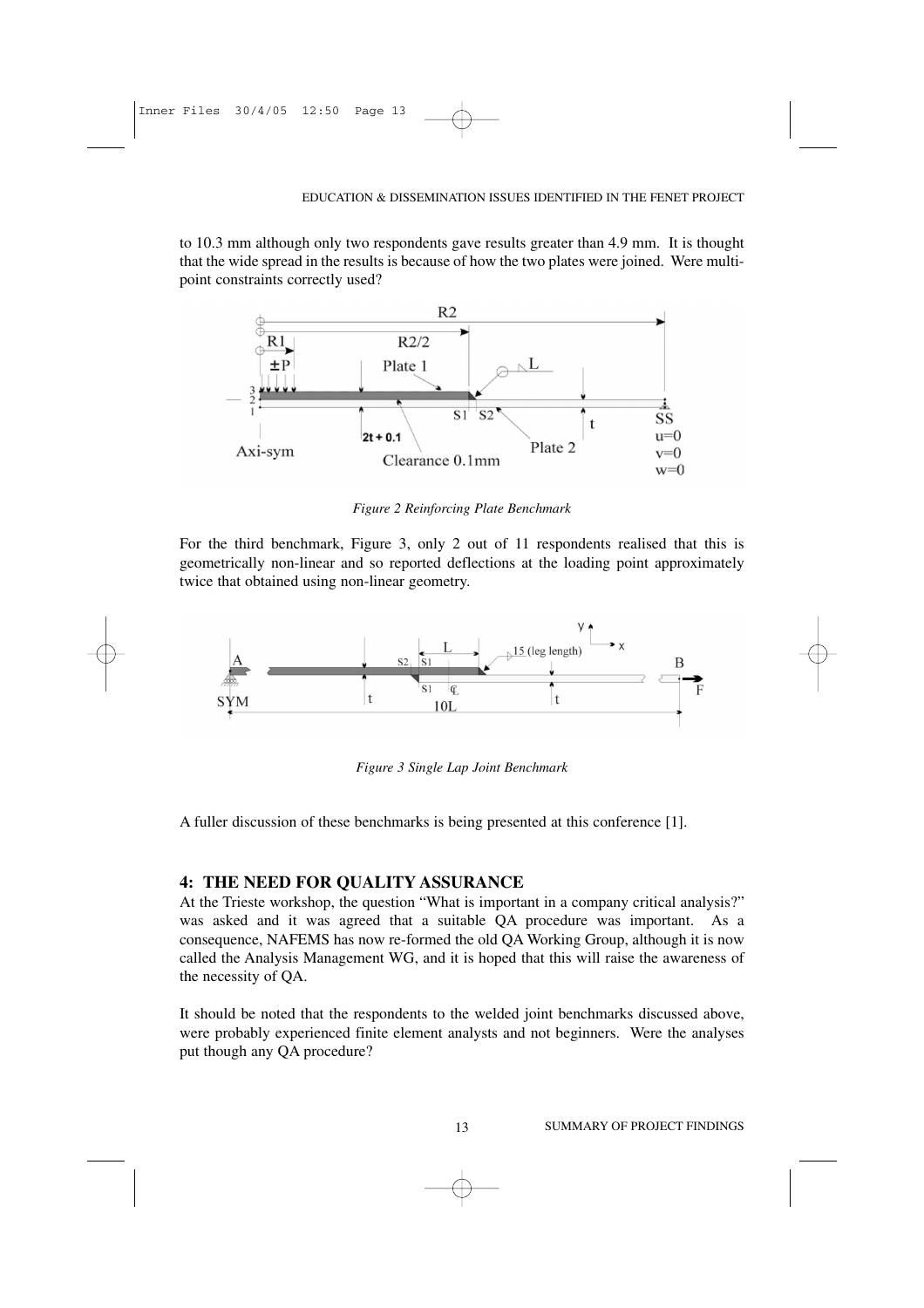## **5: THE NEED FOR A FINITE ELEMENT EXAMINATION?**

At present, NAFEMS provides a Registered Analyst scheme. However, there is not a wide take up.

So, at the Barcelona workshop, one of the questions asked was whether or not there was support for NAFEMS to start providing examinations in finite element theory. There was support for the idea and NAFEMS Education and Training Working Group (ETWG) has started to develop a set of tests. An introductory syllabus has been defined and a set of questions devised. Fourteen of these questions are now available on the web and this has been publicised in Benchmark. It is hoped that NAFEMS membership will look at the syllabus and questions and respond to the questionnaire. If the response is favourable, then a large set of questions will be developed. When a candidate wishes to take the examination, they will go to an examination centre where they will be provided with an interactive screen and be given a number of questions to answer. If they do sufficiently well, they will be presented with a certificate stating that they have passed the test. In future, this may be incorporated into the RA scheme.

This development needs membership support. If you have not yet accessed the site, then it is www.nafems.org/technical/ETWG/exam. And then let the ETWG know your views.

## **6: THE NEED FOR MATERIAL DATA**

During the various FENET meetings, the problem of the lack of material data was often raised, not only in E&D sessions, but also elsewhere. As a consequence the Lisbon industrial meeting focussed on material issues. There were also presentations at the Zurich E&D workshop on material issues.

It is clear that the availability of material data is well behind the capacity of finite element programs. A simple example. In the DBA session in Budapest, a question was asked about whether to use isotropic or kinematic hardening when analysing plasticity in pressure vessels. The response was that this is not even mentioned in the pressure vessel codes and there is a lack of suitable publicly available material data. Yet the Bauschinger effect has been known for a very long time.

A further example from the Budapest meeting was a paper discussing the use of the Tresca and von Mises yield criteria in pressure vessel design. Whilst it is generally agreed that the von Mises criterion is a better representation of material yield data, the pressure vessel codes specify the use of Tresca. This can present numerical problems because of 'the corners' on the Tresca yield plot, although it was mentioned in the discussion that this has been realised in soil mechanics analyses and, in consequence, 'the corners are rounded' which speeds up the analyses.

Perhaps this is routine material testing for which there is no public funding available and so any testing that occurs is done within a company and, in consequence, becomes proprietary data not publically available.

Should this issue be raised with the research funding bodies?